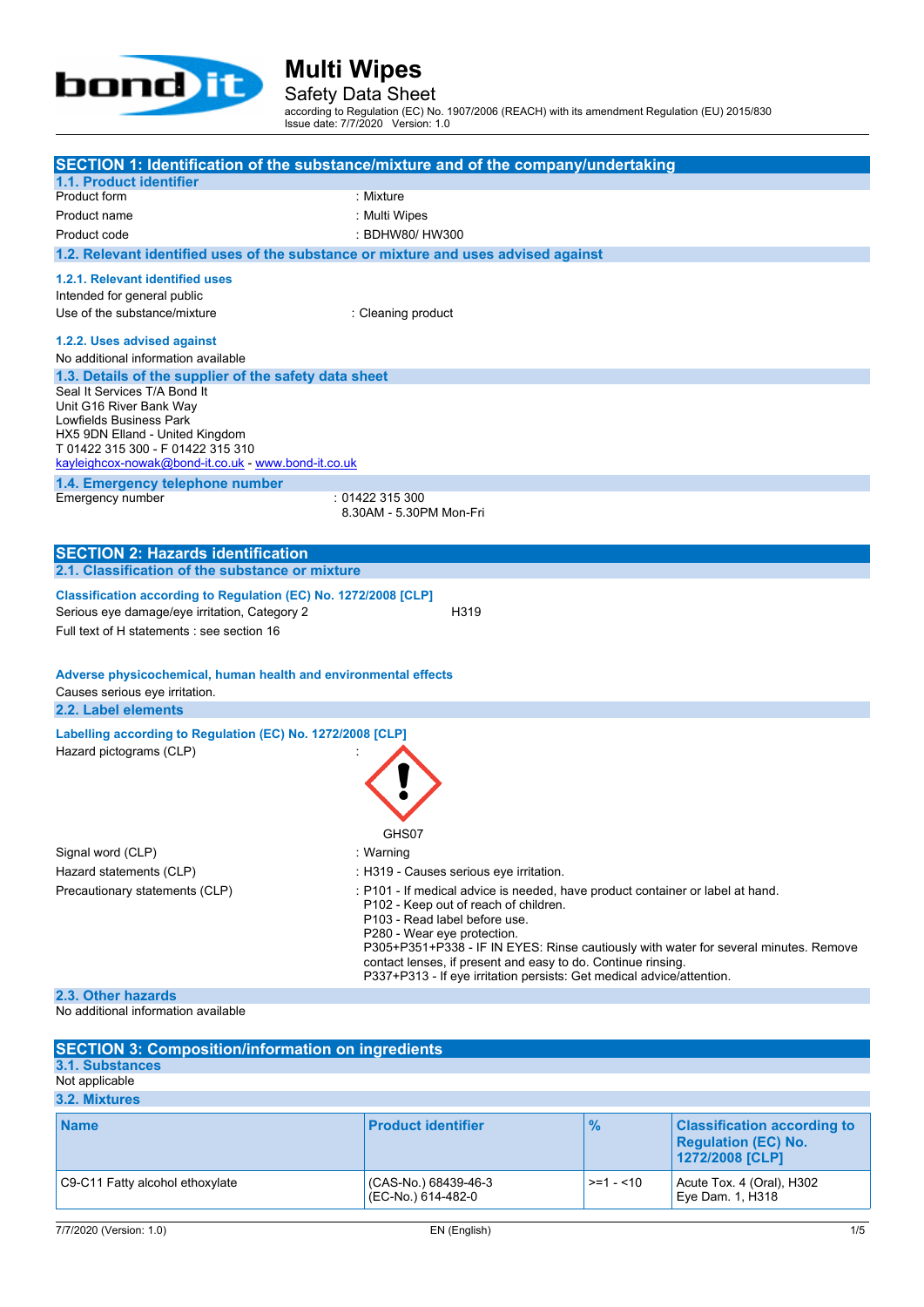Safety Data Sheet

according to Regulation (EC) No. 1907/2006 (REACH) with its amendment Regulation (EU) 2015/830

Full text of H-statements: see section 16

| 4.1. Description of first aid measures<br>First-aid measures after inhalation<br>: Remove person to fresh air and keep comfortable for breathing.<br>First-aid measures after skin contact<br>: Wash skin with plenty of water.<br>: Rinse cautiously with water for several minutes. Remove contact lenses, if present and<br>First-aid measures after eye contact<br>easy to do. Continue rinsing. If eye irritation persists: Get medical advice/attention.<br>: Call a poison center or a doctor if you feel unwell.<br>4.2. Most important symptoms and effects, both acute and delayed<br>Symptoms/effects after eye contact<br>: Eye irritation.<br>4.3. Indication of any immediate medical attention and special treatment needed<br>Suitable extinguishing media<br>: Water spray. Dry powder. Foam. Carbon dioxide.<br>5.2. Special hazards arising from the substance or mixture<br>: Toxic fumes may be released.<br>: Do not attempt to take action without suitable protective equipment. Self-contained<br>breathing apparatus. Complete protective clothing.<br><b>SECTION 6: Accidental release measures</b><br>6.1. Personal precautions, protective equipment and emergency procedures<br>6.1.1. For non-emergency personnel<br><b>Emergency procedures</b><br>: Ventilate spillage area. Avoid contact with eyes. Avoid contact with skin and eyes.<br>6.1.2. For emergency responders<br>: Do not attempt to take action without suitable protective equipment. Safety glasses. For<br>Protective equipment<br>further information refer to section 8: "Exposure controls/personal protection".<br>Avoid release to the environment. Prevent entry to sewers and public waters. Do not allow to enter drains or water courses.<br>6.3. Methods and material for containment and cleaning up<br>: Collect spillage.<br>: Take up liquid spill into absorbent material.<br>Other information<br>: Dispose of materials or solid residues at an authorized site. |                                                  |  |
|-------------------------------------------------------------------------------------------------------------------------------------------------------------------------------------------------------------------------------------------------------------------------------------------------------------------------------------------------------------------------------------------------------------------------------------------------------------------------------------------------------------------------------------------------------------------------------------------------------------------------------------------------------------------------------------------------------------------------------------------------------------------------------------------------------------------------------------------------------------------------------------------------------------------------------------------------------------------------------------------------------------------------------------------------------------------------------------------------------------------------------------------------------------------------------------------------------------------------------------------------------------------------------------------------------------------------------------------------------------------------------------------------------------------------------------------------------------------------------------------------------------------------------------------------------------------------------------------------------------------------------------------------------------------------------------------------------------------------------------------------------------------------------------------------------------------------------------------------------------------------------------------------------------------------------------------------------------------------------------|--------------------------------------------------|--|
|                                                                                                                                                                                                                                                                                                                                                                                                                                                                                                                                                                                                                                                                                                                                                                                                                                                                                                                                                                                                                                                                                                                                                                                                                                                                                                                                                                                                                                                                                                                                                                                                                                                                                                                                                                                                                                                                                                                                                                                     | <b>SECTION 4: First aid measures</b>             |  |
|                                                                                                                                                                                                                                                                                                                                                                                                                                                                                                                                                                                                                                                                                                                                                                                                                                                                                                                                                                                                                                                                                                                                                                                                                                                                                                                                                                                                                                                                                                                                                                                                                                                                                                                                                                                                                                                                                                                                                                                     |                                                  |  |
|                                                                                                                                                                                                                                                                                                                                                                                                                                                                                                                                                                                                                                                                                                                                                                                                                                                                                                                                                                                                                                                                                                                                                                                                                                                                                                                                                                                                                                                                                                                                                                                                                                                                                                                                                                                                                                                                                                                                                                                     |                                                  |  |
|                                                                                                                                                                                                                                                                                                                                                                                                                                                                                                                                                                                                                                                                                                                                                                                                                                                                                                                                                                                                                                                                                                                                                                                                                                                                                                                                                                                                                                                                                                                                                                                                                                                                                                                                                                                                                                                                                                                                                                                     |                                                  |  |
|                                                                                                                                                                                                                                                                                                                                                                                                                                                                                                                                                                                                                                                                                                                                                                                                                                                                                                                                                                                                                                                                                                                                                                                                                                                                                                                                                                                                                                                                                                                                                                                                                                                                                                                                                                                                                                                                                                                                                                                     |                                                  |  |
|                                                                                                                                                                                                                                                                                                                                                                                                                                                                                                                                                                                                                                                                                                                                                                                                                                                                                                                                                                                                                                                                                                                                                                                                                                                                                                                                                                                                                                                                                                                                                                                                                                                                                                                                                                                                                                                                                                                                                                                     | First-aid measures after ingestion               |  |
|                                                                                                                                                                                                                                                                                                                                                                                                                                                                                                                                                                                                                                                                                                                                                                                                                                                                                                                                                                                                                                                                                                                                                                                                                                                                                                                                                                                                                                                                                                                                                                                                                                                                                                                                                                                                                                                                                                                                                                                     |                                                  |  |
|                                                                                                                                                                                                                                                                                                                                                                                                                                                                                                                                                                                                                                                                                                                                                                                                                                                                                                                                                                                                                                                                                                                                                                                                                                                                                                                                                                                                                                                                                                                                                                                                                                                                                                                                                                                                                                                                                                                                                                                     |                                                  |  |
|                                                                                                                                                                                                                                                                                                                                                                                                                                                                                                                                                                                                                                                                                                                                                                                                                                                                                                                                                                                                                                                                                                                                                                                                                                                                                                                                                                                                                                                                                                                                                                                                                                                                                                                                                                                                                                                                                                                                                                                     |                                                  |  |
|                                                                                                                                                                                                                                                                                                                                                                                                                                                                                                                                                                                                                                                                                                                                                                                                                                                                                                                                                                                                                                                                                                                                                                                                                                                                                                                                                                                                                                                                                                                                                                                                                                                                                                                                                                                                                                                                                                                                                                                     | Treat symptomatically.                           |  |
|                                                                                                                                                                                                                                                                                                                                                                                                                                                                                                                                                                                                                                                                                                                                                                                                                                                                                                                                                                                                                                                                                                                                                                                                                                                                                                                                                                                                                                                                                                                                                                                                                                                                                                                                                                                                                                                                                                                                                                                     |                                                  |  |
|                                                                                                                                                                                                                                                                                                                                                                                                                                                                                                                                                                                                                                                                                                                                                                                                                                                                                                                                                                                                                                                                                                                                                                                                                                                                                                                                                                                                                                                                                                                                                                                                                                                                                                                                                                                                                                                                                                                                                                                     | <b>SECTION 5: Firefighting measures</b>          |  |
|                                                                                                                                                                                                                                                                                                                                                                                                                                                                                                                                                                                                                                                                                                                                                                                                                                                                                                                                                                                                                                                                                                                                                                                                                                                                                                                                                                                                                                                                                                                                                                                                                                                                                                                                                                                                                                                                                                                                                                                     | 5.1. Extinguishing media                         |  |
|                                                                                                                                                                                                                                                                                                                                                                                                                                                                                                                                                                                                                                                                                                                                                                                                                                                                                                                                                                                                                                                                                                                                                                                                                                                                                                                                                                                                                                                                                                                                                                                                                                                                                                                                                                                                                                                                                                                                                                                     |                                                  |  |
|                                                                                                                                                                                                                                                                                                                                                                                                                                                                                                                                                                                                                                                                                                                                                                                                                                                                                                                                                                                                                                                                                                                                                                                                                                                                                                                                                                                                                                                                                                                                                                                                                                                                                                                                                                                                                                                                                                                                                                                     |                                                  |  |
|                                                                                                                                                                                                                                                                                                                                                                                                                                                                                                                                                                                                                                                                                                                                                                                                                                                                                                                                                                                                                                                                                                                                                                                                                                                                                                                                                                                                                                                                                                                                                                                                                                                                                                                                                                                                                                                                                                                                                                                     | Hazardous decomposition products in case of fire |  |
|                                                                                                                                                                                                                                                                                                                                                                                                                                                                                                                                                                                                                                                                                                                                                                                                                                                                                                                                                                                                                                                                                                                                                                                                                                                                                                                                                                                                                                                                                                                                                                                                                                                                                                                                                                                                                                                                                                                                                                                     | 5.3. Advice for firefighters                     |  |
|                                                                                                                                                                                                                                                                                                                                                                                                                                                                                                                                                                                                                                                                                                                                                                                                                                                                                                                                                                                                                                                                                                                                                                                                                                                                                                                                                                                                                                                                                                                                                                                                                                                                                                                                                                                                                                                                                                                                                                                     | Protection during firefighting                   |  |
|                                                                                                                                                                                                                                                                                                                                                                                                                                                                                                                                                                                                                                                                                                                                                                                                                                                                                                                                                                                                                                                                                                                                                                                                                                                                                                                                                                                                                                                                                                                                                                                                                                                                                                                                                                                                                                                                                                                                                                                     |                                                  |  |
|                                                                                                                                                                                                                                                                                                                                                                                                                                                                                                                                                                                                                                                                                                                                                                                                                                                                                                                                                                                                                                                                                                                                                                                                                                                                                                                                                                                                                                                                                                                                                                                                                                                                                                                                                                                                                                                                                                                                                                                     |                                                  |  |
|                                                                                                                                                                                                                                                                                                                                                                                                                                                                                                                                                                                                                                                                                                                                                                                                                                                                                                                                                                                                                                                                                                                                                                                                                                                                                                                                                                                                                                                                                                                                                                                                                                                                                                                                                                                                                                                                                                                                                                                     |                                                  |  |
|                                                                                                                                                                                                                                                                                                                                                                                                                                                                                                                                                                                                                                                                                                                                                                                                                                                                                                                                                                                                                                                                                                                                                                                                                                                                                                                                                                                                                                                                                                                                                                                                                                                                                                                                                                                                                                                                                                                                                                                     |                                                  |  |
|                                                                                                                                                                                                                                                                                                                                                                                                                                                                                                                                                                                                                                                                                                                                                                                                                                                                                                                                                                                                                                                                                                                                                                                                                                                                                                                                                                                                                                                                                                                                                                                                                                                                                                                                                                                                                                                                                                                                                                                     |                                                  |  |
|                                                                                                                                                                                                                                                                                                                                                                                                                                                                                                                                                                                                                                                                                                                                                                                                                                                                                                                                                                                                                                                                                                                                                                                                                                                                                                                                                                                                                                                                                                                                                                                                                                                                                                                                                                                                                                                                                                                                                                                     |                                                  |  |
|                                                                                                                                                                                                                                                                                                                                                                                                                                                                                                                                                                                                                                                                                                                                                                                                                                                                                                                                                                                                                                                                                                                                                                                                                                                                                                                                                                                                                                                                                                                                                                                                                                                                                                                                                                                                                                                                                                                                                                                     |                                                  |  |
|                                                                                                                                                                                                                                                                                                                                                                                                                                                                                                                                                                                                                                                                                                                                                                                                                                                                                                                                                                                                                                                                                                                                                                                                                                                                                                                                                                                                                                                                                                                                                                                                                                                                                                                                                                                                                                                                                                                                                                                     |                                                  |  |
|                                                                                                                                                                                                                                                                                                                                                                                                                                                                                                                                                                                                                                                                                                                                                                                                                                                                                                                                                                                                                                                                                                                                                                                                                                                                                                                                                                                                                                                                                                                                                                                                                                                                                                                                                                                                                                                                                                                                                                                     | <b>6.2. Environmental precautions</b>            |  |
|                                                                                                                                                                                                                                                                                                                                                                                                                                                                                                                                                                                                                                                                                                                                                                                                                                                                                                                                                                                                                                                                                                                                                                                                                                                                                                                                                                                                                                                                                                                                                                                                                                                                                                                                                                                                                                                                                                                                                                                     |                                                  |  |
|                                                                                                                                                                                                                                                                                                                                                                                                                                                                                                                                                                                                                                                                                                                                                                                                                                                                                                                                                                                                                                                                                                                                                                                                                                                                                                                                                                                                                                                                                                                                                                                                                                                                                                                                                                                                                                                                                                                                                                                     |                                                  |  |
|                                                                                                                                                                                                                                                                                                                                                                                                                                                                                                                                                                                                                                                                                                                                                                                                                                                                                                                                                                                                                                                                                                                                                                                                                                                                                                                                                                                                                                                                                                                                                                                                                                                                                                                                                                                                                                                                                                                                                                                     | For containment                                  |  |
|                                                                                                                                                                                                                                                                                                                                                                                                                                                                                                                                                                                                                                                                                                                                                                                                                                                                                                                                                                                                                                                                                                                                                                                                                                                                                                                                                                                                                                                                                                                                                                                                                                                                                                                                                                                                                                                                                                                                                                                     | Methods for cleaning up                          |  |
|                                                                                                                                                                                                                                                                                                                                                                                                                                                                                                                                                                                                                                                                                                                                                                                                                                                                                                                                                                                                                                                                                                                                                                                                                                                                                                                                                                                                                                                                                                                                                                                                                                                                                                                                                                                                                                                                                                                                                                                     |                                                  |  |
|                                                                                                                                                                                                                                                                                                                                                                                                                                                                                                                                                                                                                                                                                                                                                                                                                                                                                                                                                                                                                                                                                                                                                                                                                                                                                                                                                                                                                                                                                                                                                                                                                                                                                                                                                                                                                                                                                                                                                                                     | 6.4. Reference to other sections                 |  |
| For further information refer to section 13.                                                                                                                                                                                                                                                                                                                                                                                                                                                                                                                                                                                                                                                                                                                                                                                                                                                                                                                                                                                                                                                                                                                                                                                                                                                                                                                                                                                                                                                                                                                                                                                                                                                                                                                                                                                                                                                                                                                                        |                                                  |  |

| <b>SECTION 7: Handling and storage</b>                            |                                                                                                                         |
|-------------------------------------------------------------------|-------------------------------------------------------------------------------------------------------------------------|
| 7.1. Precautions for safe handling                                |                                                                                                                         |
| Precautions for safe handling                                     | : Ensure good ventilation of the work station. Avoid contact with skin and eyes. Wear<br>personal protective equipment. |
| Hygiene measures                                                  | : Do not eat, drink or smoke when using this product. Always wash hands after handling the<br>product.                  |
| 7.2. Conditions for safe storage, including any incompatibilities |                                                                                                                         |
| Storage conditions                                                | : Store in a well-ventilated place. Keep cool.                                                                          |
| 7.3. Specific end use(s)                                          |                                                                                                                         |
| No additional information available                               |                                                                                                                         |

| <b>SECTION 8: Exposure controls/personal protection</b> |  |
|---------------------------------------------------------|--|
| 8.1. Control parameters                                 |  |
| No additional information available                     |  |
| 8.2. Exposure controls                                  |  |
| Appropriate engineering controls:                       |  |
| Ensure good ventilation of the work station.            |  |
| <b>Eye protection:</b>                                  |  |

Safety glasses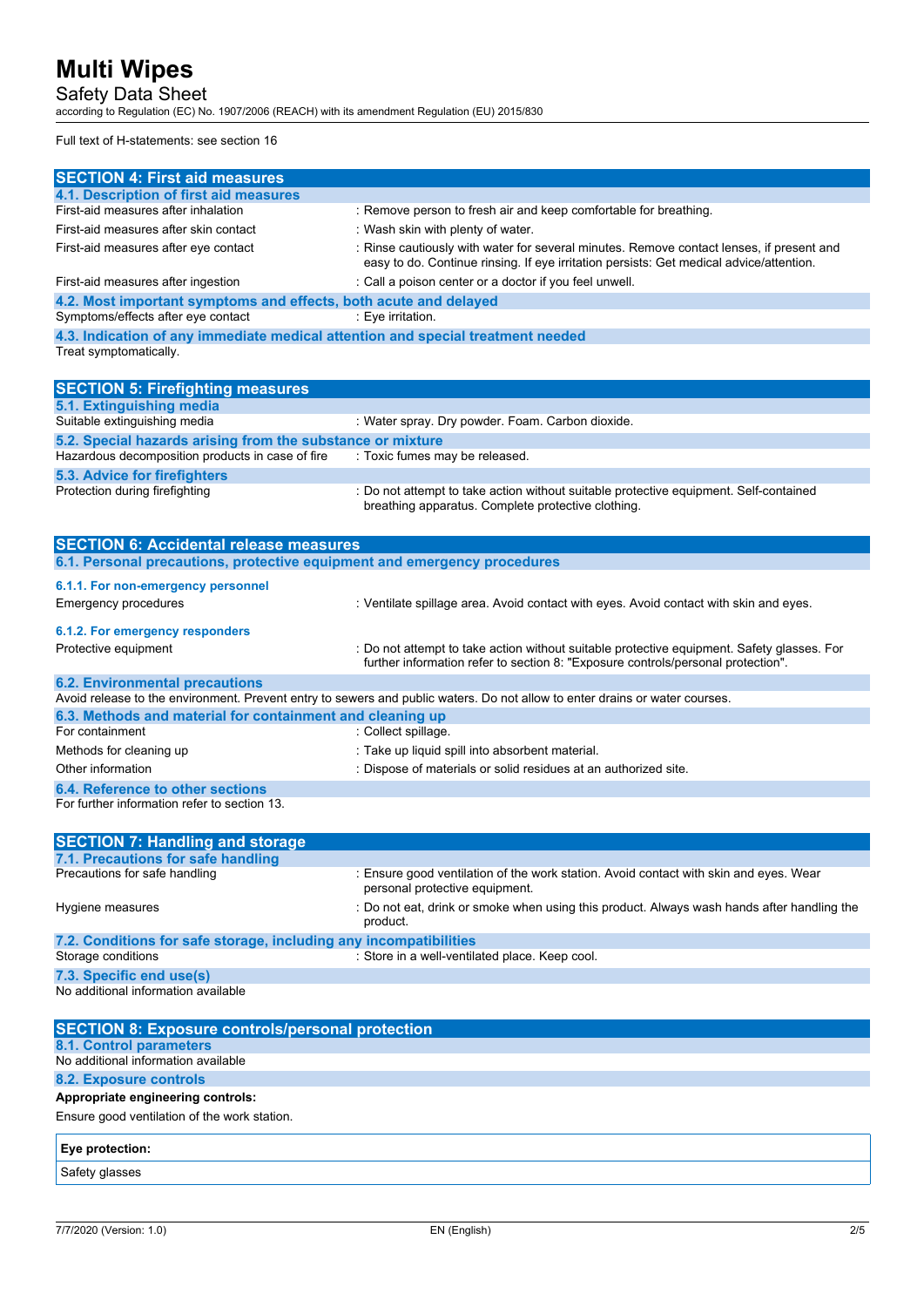## Safety Data Sheet

according to Regulation (EC) No. 1907/2006 (REACH) with its amendment Regulation (EU) 2015/830

### **Skin and body protection:**

Wear suitable protective clothing

### **Respiratory protection:**

In case of insufficient ventilation, wear suitable respiratory equipment

### **Environmental exposure controls:**

Avoid release to the environment.

#### **SECTION 9: Physical and chemical properties 9.1. Information on basic physical and chemical properties**

| : Liguid            |
|---------------------|
| white               |
| : characteristic.   |
| : No data available |
| $: 5 - 6$           |
| : No data available |
| : Not applicable    |
| : No data available |
| : No data available |
| : No data available |
| : No data available |
| : No data available |
| : Not applicable    |
| : No data available |
| : No data available |
| : No data available |
| : No data available |
| : No data available |
| : No data available |
| : No data available |
| : No data available |
| : No data available |
| : No data available |
|                     |
|                     |

No additional information available

| <b>SECTION 10: Stability and reactivity</b>                                                          |
|------------------------------------------------------------------------------------------------------|
| 10.1. Reactivity                                                                                     |
| The product is non-reactive under normal conditions of use, storage and transport.                   |
| <b>10.2. Chemical stability</b>                                                                      |
| Stable under normal conditions.                                                                      |
| 10.3. Possibility of hazardous reactions                                                             |
| No dangerous reactions known under normal conditions of use.                                         |
| 10.4. Conditions to avoid                                                                            |
| None under recommended storage and handling conditions (see section 7).                              |
| 10.5. Incompatible materials                                                                         |
| No additional information available                                                                  |
| 10.6. Hazardous decomposition products                                                               |
| Under normal conditions of storage and use, hazardous decomposition products should not be produced. |

| <b>SECTION 11: Toxicological information</b> |                                  |     |
|----------------------------------------------|----------------------------------|-----|
| 11.1. Information on toxicological effects   |                                  |     |
| Acute toxicity (oral)                        | : Not classified                 |     |
| Acute toxicity (dermal)                      | : Not classified                 |     |
| Acute toxicity (inhalation)                  | : Not classified                 |     |
| Skin corrosion/irritation                    | : Not classified                 |     |
|                                              | pH: 5 - 6                        |     |
| Serious eye damage/irritation                | : Causes serious eye irritation. |     |
|                                              | pH: 5 - 6                        |     |
| 7/7/2020 (Version: 1.0)                      | EN (English)                     | 3/5 |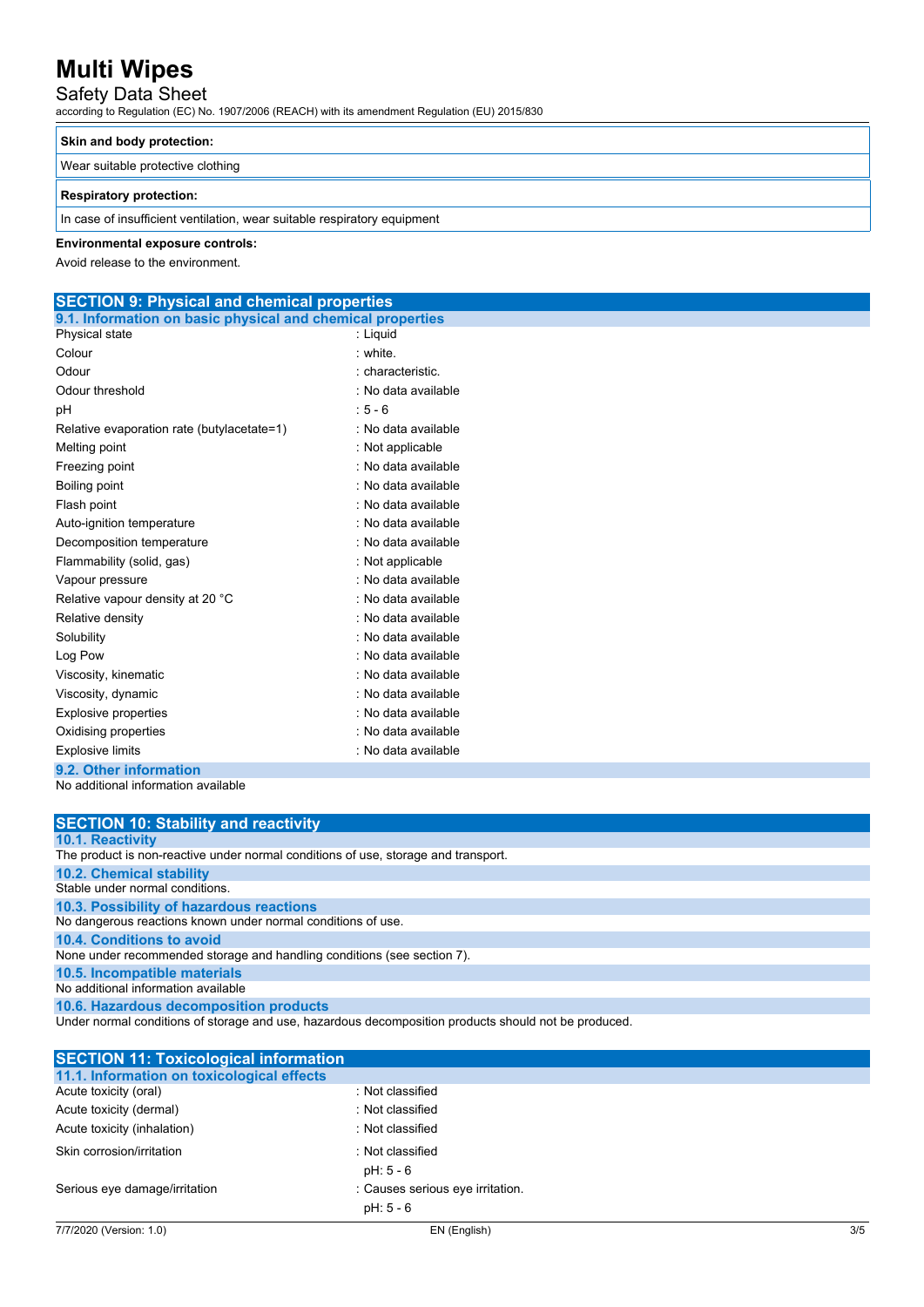## Safety Data Sheet

according to Regulation (EC) No. 1907/2006 (REACH) with its amendment Regulation (EU) 2015/830

| Respiratory or skin sensitisation | : Not classified |
|-----------------------------------|------------------|
| Germ cell mutagenicity            | : Not classified |
| Carcinogenicity                   | : Not classified |
| Reproductive toxicity             | : Not classified |
| STOT-single exposure              | : Not classified |
| STOT-repeated exposure            | : Not classified |
| Aspiration hazard                 | : Not classified |

| <b>SECTION 12: Ecological information</b>                    |                                                                                                                            |
|--------------------------------------------------------------|----------------------------------------------------------------------------------------------------------------------------|
| <b>12.1. Toxicity</b>                                        |                                                                                                                            |
| Ecology - general                                            | : The product is not considered harmful to aquatic organisms nor to cause long-term<br>adverse effects in the environment. |
| Hazardous to the aquatic environment, short-term<br>(acute)  | : Not classified                                                                                                           |
| Hazardous to the aquatic environment, long-term<br>(chronic) | : Not classified                                                                                                           |
| 12.2. Persistence and degradability                          |                                                                                                                            |
| No additional information available                          |                                                                                                                            |
| 12.3. Bioaccumulative potential                              |                                                                                                                            |
| No additional information available                          |                                                                                                                            |
| 12.4. Mobility in soil                                       |                                                                                                                            |
| No additional information available                          |                                                                                                                            |
| 12.5. Results of PBT and vPvB assessment                     |                                                                                                                            |
| No additional information available                          |                                                                                                                            |
| 12.6. Other adverse effects                                  |                                                                                                                            |
| No additional information available                          |                                                                                                                            |

### **SECTION 13: Disposal considerations 13.1. Waste treatment methods**

Waste treatment methods : Dispose of contents/container in accordance with licensed collector's sorting instructions.

| <b>SECTION 14: Transport information</b>         |                |                |                |                |
|--------------------------------------------------|----------------|----------------|----------------|----------------|
| In accordance with ADR / RID / IMDG / IATA / ADN |                |                |                |                |
| <b>ADR</b>                                       | <b>IMDG</b>    | <b>IATA</b>    | <b>ADN</b>     | <b>RID</b>     |
| 14.1. UN number                                  |                |                |                |                |
| Not applicable                                   | Not applicable | Not applicable | Not applicable | Not applicable |
| 14.2. UN proper shipping name                    |                |                |                |                |
| Not applicable                                   | Not applicable | Not applicable | Not applicable | Not applicable |
| 14.3. Transport hazard class(es)                 |                |                |                |                |
| Not applicable                                   | Not applicable | Not applicable | Not applicable | Not applicable |
| 14.4. Packing group                              |                |                |                |                |
| Not applicable                                   | Not applicable | Not applicable | Not applicable | Not applicable |
| <b>14.5. Environmental hazards</b>               |                |                |                |                |
| Not applicable                                   | Not applicable | Not applicable | Not applicable | Not applicable |
| No supplementary information available           |                |                |                |                |

**14.6. Special precautions for user**

**Overland transport** Not applicable **Transport by sea**

Not applicable

**Air transport**

Not applicable

**Inland waterway transport**

Not applicable